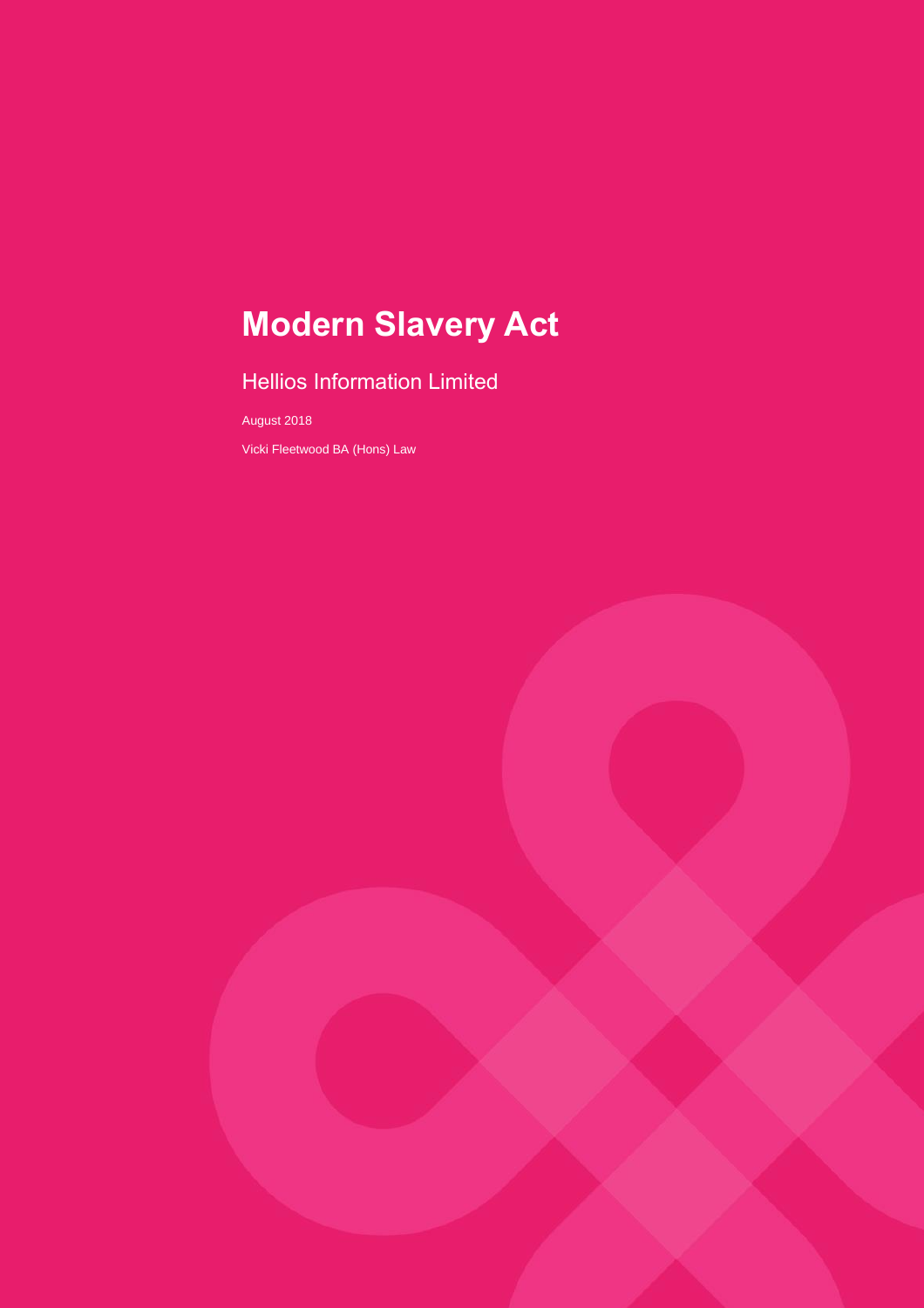#### **Modern Slavery Act**

### *What is Modern Slavery?*

Slavery, servitude, forced labour and human trafficking, or 'Modern Slavery', is a growing global issue and exists in many industries in every region in the world. Writing in The Sunday Telegraph, the Home Secretary at the time Theresa May referred to Modern Slavery as "the great human rights issue of our time"<sup>1</sup> and vowed to make it her mission to help rid the world of this "barbaric evil". In the UK alone, there are estimated to be 13,000 potential victims of forced labour<sup>2</sup>, often said to be hiding in plain sight and working in everyday places such as nail bars, construction sites, catering industries and taxi companies. 5000 people, including over 2000 children, were referred to British Authorities as potential victims of slavery in the UK in 2017, a 35% increase on 2016. Advice from the National Crime Agency states this makes the UK the 3<sup>rd</sup> most common country of origin of identified victims of slavery.

#### *What is the Modern Slavery Act?*

2

In a bid to tackle this growing issue, Theresa May pioneered the Modern Slavery Act which received Royal Assent on 26<sup>th</sup> March 2015 and came into force the following October. The Act became the first of its kind in Europe and was established to eradicate the growing problem of slavery and human trafficking in modern day society. The Act consolidates slavery and trafficking offences and gives law enforcement agencies the powers they need to seek out those engaged in human trafficking and slavery, servitude and forced or compulsory labour, and bring them to justice.

One key component is contained in section 54 of the Act, which requires large employers to publish a modern slavery statement for each financial year ending on or after 31<sup>st</sup> March 2016. This requirement relates specifically to companies carrying out a business in the UK with an annual turnover of at least £36 million. The statement should be an overview of the steps the organisation has taken to ensure that slavery and human trafficking is not taking place in any part of its business or supply chain. A published statement is required even if no steps have been taken in relation to slavery and human trafficking.

## *What impact has the Modern Slavery Act had so far?*

The Crown Prosecution Service published findings<sup>3</sup> in August showing that charges for modern slavery offences have risen by more than a quarter in the last year. From 2017 to 2018, 239 suspects were charged with modern slavery offenses, up by 27% from 2016. Of this number, 185 people were convicted, whilst there were only 63 convictions between 2015 and 2016.

Whilst being a positive step forward in many ways, this increase in prosecutions also poses an increased risk to businesses who are not currently carrying out proper due diligence on their suppliers. As well as the possibility of prosecution and a prison sentence, there has been several high-profile cases in the spotlight which show that there is also "significant potential for breaches of the Modern Slavery Act to have a devastating impact on a company's reputation, its directors, and company profits"<sup>4</sup> .

Despite this, there is evidence to suggest that since the legislation was introduced, there has been an increase in engagement and general awareness of modern slavery within UK businesses and supply chains. Most notably, this increase in engagement can be seen from company directors and board members, aligning with the initial objectives of the Act and the belief that "it is simply not acceptable for any organisation to say, in

<sup>1</sup> <http://www.telegraph.co.uk/news/2016/07/30/we-will-lead-the-way-in-defeating-modern-slavery/>

[https://www.gov.uk/government/uploads/system/uploads/attachment\\_data/file/383764/Modern\\_Slavery\\_Strate](https://www.gov.uk/government/uploads/system/uploads/attachment_data/file/383764/Modern_Slavery_Strategy_FINAL_DEC2015.pdf) [gy\\_FINAL\\_DEC2015.pdf](https://www.gov.uk/government/uploads/system/uploads/attachment_data/file/383764/Modern_Slavery_Strategy_FINAL_DEC2015.pdf)

<sup>3</sup> <https://www.cps.gov.uk/cps/news/modern-slavery-prosecutions-rise-report-shows>

<sup>4</sup> Founder and Managing Director of Igniyte, an online reputation management company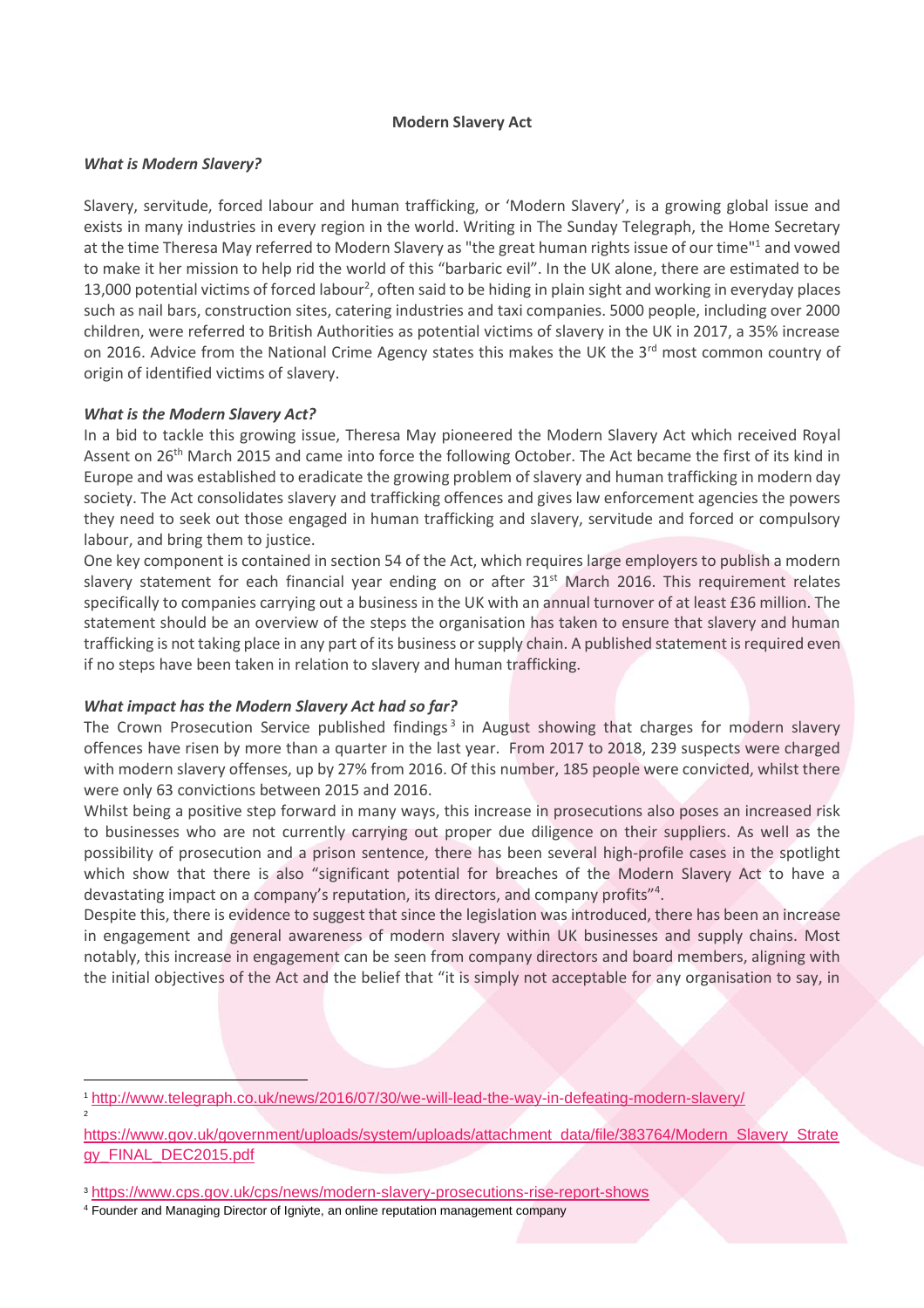the twenty-first century, that they did not know"<sup>5</sup> about the issue. This is certainly a positive outcome considering the relatively short amount of time that the Act has been in force.

However, whilst there appears to have been a significant improvement in the awareness of slavery today, there is good reason to think that tighter controls are needed. A survey carried out by the Chartered Institute of Procurement and Supply in 2017 found that only 6% of managers in UK firms were confident that their supply chains are slavery-free. An area which is still developing to tackle this issue is the use of commercial solution providers to collect and maintain supplier information. The use of such third-party organisations can allow businesses to identify and monitor the risk of modern slavery in their operations and supply chains effectively. This in turn will help give businesses the ability to make informed decisions when sourcing creditable suppliers.

### *How is the supplier compliance industry contributing to the eradication of Modern Slavery?*

Having previously gone unexposed with no proper controls and measures in place, identifying and ultimately eradicating the existence of slavery and trafficking in any business or supply chain will be a challenge. The 'underground' nature of slavery today will require an in-depth understanding of the businesses that companies' source goods and services from, to help keep supply chains slavery-free.

Recent evidence suggests that there is a risk of modern slavery in almost every industry worldwide. More so now than ever, companies trading in the UK are under pressure to ensure proper risk assessments are in place to pinpoint areas in a supply chain which may be concealing acts of slavery and human trafficking. Hellios' supplier pre-qualification process can assist companies in making an informed decision when sourcing reputable suppliers, both  $1<sup>st</sup>$  tier and beyond. This in turn could significantly reduce the chances of choosing a supplier who could pose a risk to a business or supply chain.

Vicki Fleetwood BA (Hons) Law Hellios Information

Useful links & further reading:

<http://www.legislation.gov.uk/ukpga/2015/30/contents/enacted>

[http://www.telegraph.co.uk/sponsored/lifestyle/modern-slavery-britain/11196766/modern-day-slavery](http://www.telegraph.co.uk/sponsored/lifestyle/modern-slavery-britain/11196766/modern-day-slavery-britain-cases-on-rise.html)[britain-cases-on-rise.html](http://www.telegraph.co.uk/sponsored/lifestyle/modern-slavery-britain/11196766/modern-day-slavery-britain-cases-on-rise.html)

[http://www.telegraph.co.uk/sponsored/lifestyle/modern-slavery-britain/11167505/child-slavery-britain](http://www.telegraph.co.uk/sponsored/lifestyle/modern-slavery-britain/11167505/child-slavery-britain-facts.html)[facts.html](http://www.telegraph.co.uk/sponsored/lifestyle/modern-slavery-britain/11167505/child-slavery-britain-facts.html)

[https://www.cips.org/en-gb/supply-management/news/2017/may/co-ops-slavery-statement-sends](https://www.cips.org/en-gb/supply-management/news/2017/may/co-ops-slavery-statement-sends-important-message-to-suppliers)[important-message-to-suppliers](https://www.cips.org/en-gb/supply-management/news/2017/may/co-ops-slavery-statement-sends-important-message-to-suppliers)

<sup>5</sup> Theresa May, Home Secretary Foreward, 'Transparency in Supply Chains etc. A practical guide' -

[https://www.gov.uk/government/uploads/system/uploads/attachment\\_data/file/471996/Transparency\\_in\\_Suppl](https://www.gov.uk/government/uploads/system/uploads/attachment_data/file/471996/Transparency_in_Supply_Chains_etc__A_practical_guide__final_.pdf) [y\\_Chains\\_etc\\_\\_A\\_practical\\_guide\\_\\_final\\_.pdf](https://www.gov.uk/government/uploads/system/uploads/attachment_data/file/471996/Transparency_in_Supply_Chains_etc__A_practical_guide__final_.pdf)